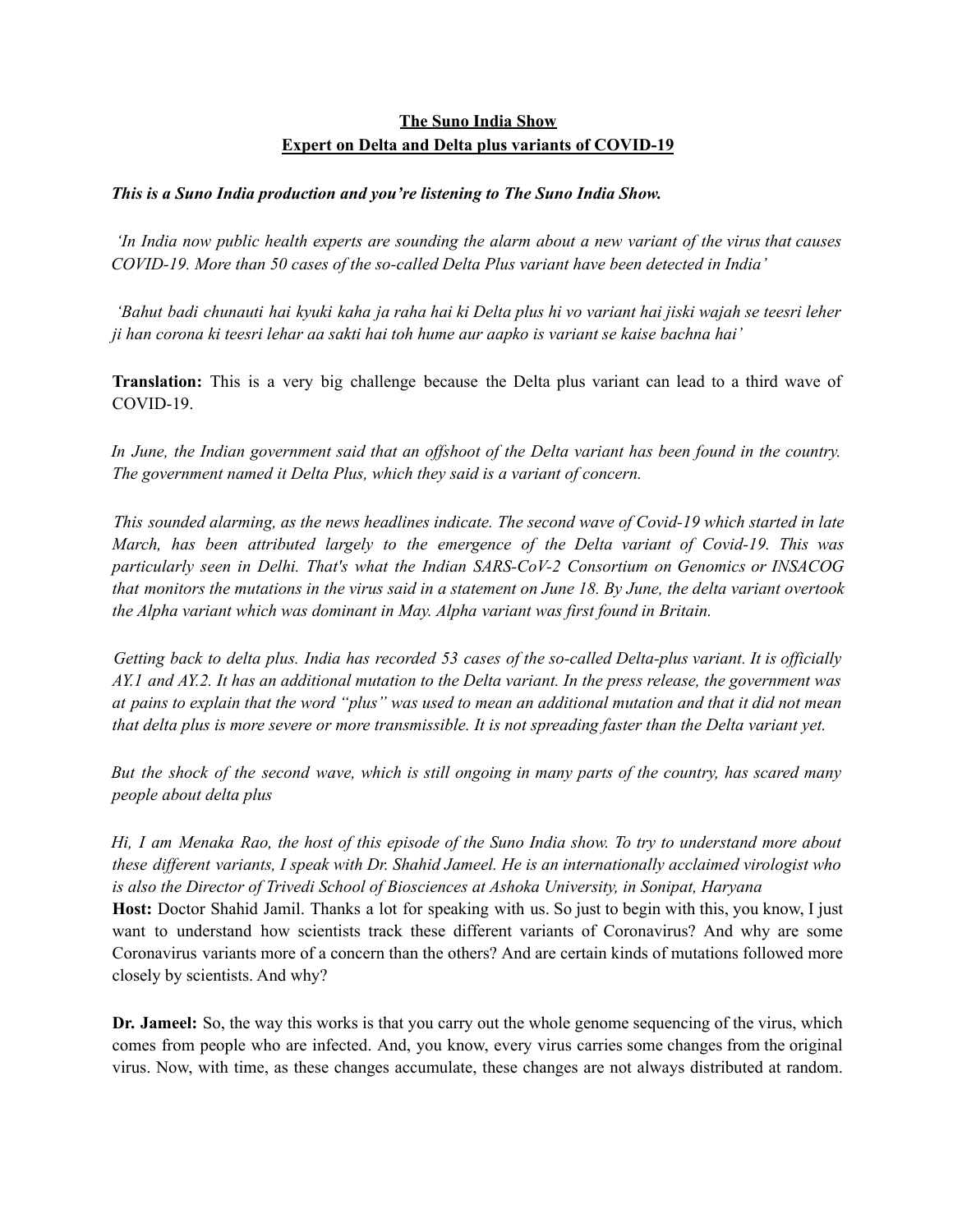They come together in lineages or families. So, it is these lineages that are really called variants, isolated changes are called mutations. Whereas when multiple mutations come together in the same virus that becomes a variant lineage. Now, you then find that some of these variant lineages are able to transmit better, can infect better. They're in other words, they're more infectious. There are other variant lineages that carry certain mutations that allow them to bypass pre existing immunity. So they are the ones that break through immunity. Often, both of these properties come together in the same lineage that can only spread faster, is more infectious, and is also able to evade pre existing immunity. And if that is spreading fast in the community, it becomes a variant of concern. Others remain variants of interest. So that's broadly how these are defined. So as you know, at this point, there are four variants of concern. And these have recently been renamed by who has Alpha, Beta, Gamma and Delta. Alpha first was first detected in the UK, beta was first detected in South Africa, gamma was first detected in Brazil, and delta was first detected in India. Beyond that, there are 11 different variants of interest that are being tracked. So you essentially do sequencing and based on the sequencing, you figure out whether it's one variant or the other, and that's how you track it. If a particular variant is spreading more in the population, then you know as a function of time, you will see it increase in the population. So, just to give you an example, if you looked at data of India from March, you will find that there was more alpha variant than the Delta variant. But if you saw data from April, then both were about the same level and by May, Delta had completely overtaken the alpha. So what does it tell you? It tells you that when the two variants are spreading in the same population, and one outcompetes the other, it tells you that there is one which is more infectious, it transmits better and is possibly able to evade all pre existing immunity.

Dr. Jameel explained that the Delta variant is part of the lineage of  $B.1.617$  which was found in the *country by late December. This lineage diversified into three sub-lineages. Delta is B.1.617.2. Another sub-lineage called Kappa is not a variant of concern yet.*

**Host:** What are the processes, which sort of require to figure out if this particular variant of interest can actually be a cause of concern?

**Dr. Jameel:** Well, see mutations happen at random mutations are selected based on you know, certain dynamics in the population. So, what we can do is to limit transmission, the more we reduce transmission by way of vaccination, or by way of masking, we will reduce the frequency of mutations, and if you reduce the frequency of mutations, you will use the frequency of new variants emerging. So that's about all you can do. I mean, the other thing, of course, you can do is if you find, for example, that a new variant is emerging in a localised area, then you can, again, limit transmission by, you know, isolating that area locking down that particular area. So those are things you can do. Now, as far as when a variant of interest becomes a variant of concern, really, that's something that the WHO and CDC take a call on, and it's done internationally. So when a variant of concern is spreading quite efficiently, in multiple parts of the world, then they call it a variant of concern. Otherwise, it remains a variant of interest. To give you an example of this, lately, a lot of concern about a variant called lambda. Now, lambda is a variant of interest, it has not become a variant of concern simply because lambda is restricted to parts of South America. And it has recently just a few sequences have been found in in Europe and in Israel. There are a few cases in the USA as well. So it has not shown the kind of widespread distribution, like the way current variants of concern. So it's a fairly arbitrary definition really. So there is no, I should say, no tipping point that, you know,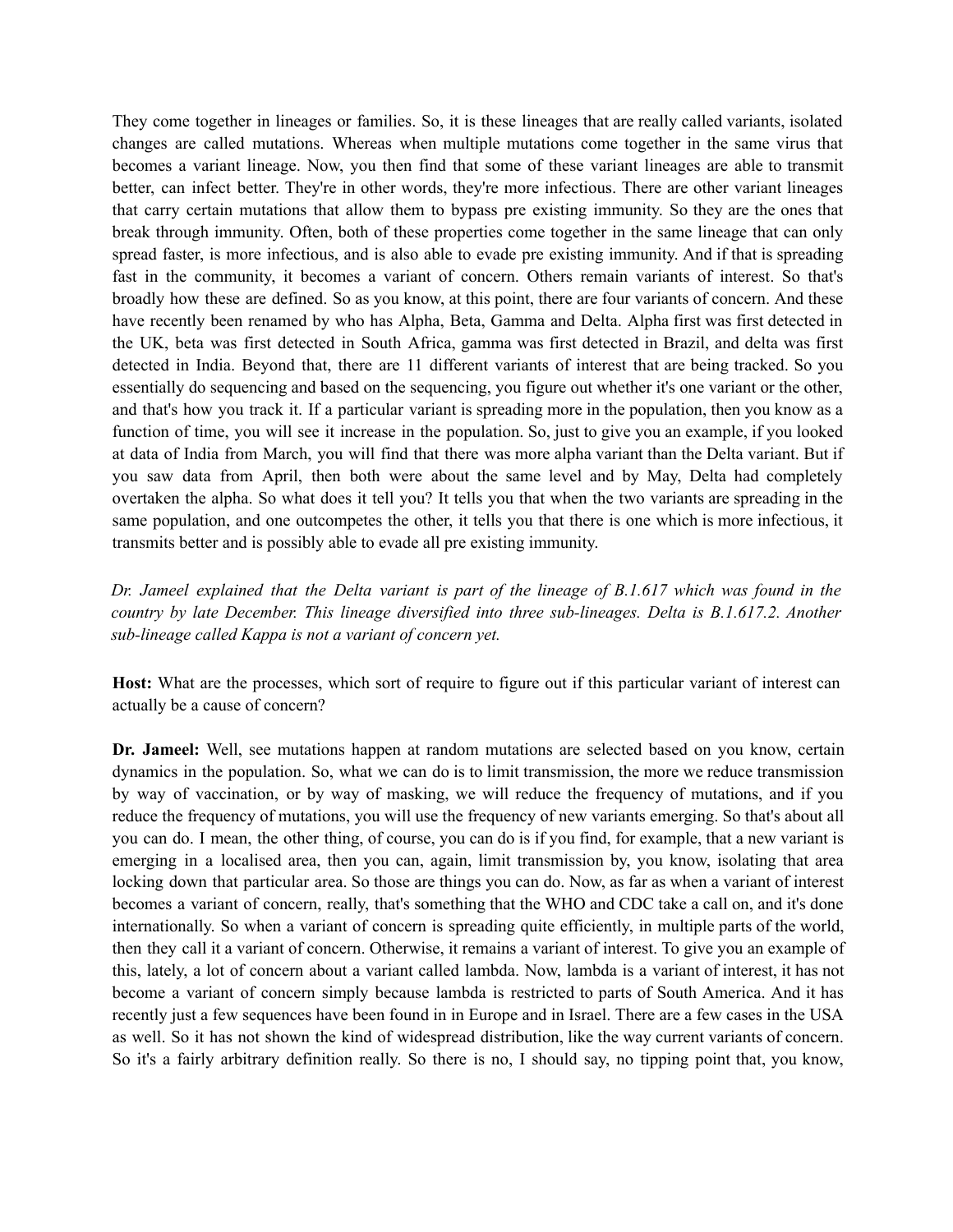beyond this variant of interest becomes available.

**Host:** No, I was also trying to understand, as you said, epidemiological sort of parameters in terms of how much it spreads and how fast it spreads?

**Dr. Jameel:** Those will be the parameters. But generally, something's called a variant of concern, if it is spreading in more than one region of you know, it's just like, you know, you call something an epidemic, if it's restricted to some parts of the world, but you call it a pandemic when it becomes global. So that sort of thing here also.

**Host:** Right, right. Let's get to the Delta variants. What do we know about the Delta variants so far in terms of transmissibility virulence and immune escape? And if we talk about, and what kind of studies I mean, what kind of studies have been done in relation to data variants, and what do we know about it so far?

**Dr. Jameel:** Yeah, so what we know about the Delta variant is that it spreads faster than the other variants. So, to give you an example, if the transmission rate of the original satisfiers that came out of China, if we give it an arbitrary figure of one, then the alpha variance was 1.5. The Delta variant is 2.5. So essentially, what it means is that it is two and a half times more infectious and more transmissible than the original virus that we encountered in early 2020. Now, there is another term that you may have heard called R naught factors R0 zero or R naught. So R naught essentially means how many people on average, one infected person can transmit the virus. So the R naught factor for the original virus was somewhere between two and 2.5, which meant that one person could infect about two to three, on average, if you consider that then the Delta variant is capable of infecting about one infected individual and is capable of transmitting to about five others. And that's precisely the reason why the second wave in India, of course, you don't have such high numbers of cases. Remember, the second wave had at peak, it had about four times the cases of the first wave. And that sort of tallies with, you know, it's four to five times more infectious nature of the virus. What you also saw was that there were people who got infected in the first way, a small number of them also got infected in the second wave when Delta came. So, but most of them did not have severe infection, they had very mild infection or asymptomatic, which means that while the virus has broken through their immunity to infect, the virus has not been able to cause severe disease. And this is pretty much what is seen with vaccinations as well. All vaccines appear to be protecting very well against severe disease and hospitalisation and mortality. But the rate at which they protect from symptomatic disease, somebody getting infected, varies from one vaccine. So even against Delta, all vaccines, and most of the studies have really been done with the two mRNA vaccines and the AstraZeneca vaccine. And it's pretty clear that all of them protect very well. Even a single dose protects very well against severe disease and hospitalisation. So I think a lot of concern because people don't understand. Firstly, the difference between infection and disease. All infections do not necessarily lead to disease. I can get infected by a virus, but if it doesn't cause any disease, you know, I'm not bothered. Right. And that's pretty much the situation now that we're talking about all vaccines protecting against severe disease, it won't put me in, in the hospital, if I take a vaccine. If I don't take the vaccine and if I get infected, there is a good chance that I might get into a hospital. So that's where vaccines are helping. And you know, in support of that if you are paying any attention to what is happening in the UK at this time. UK the number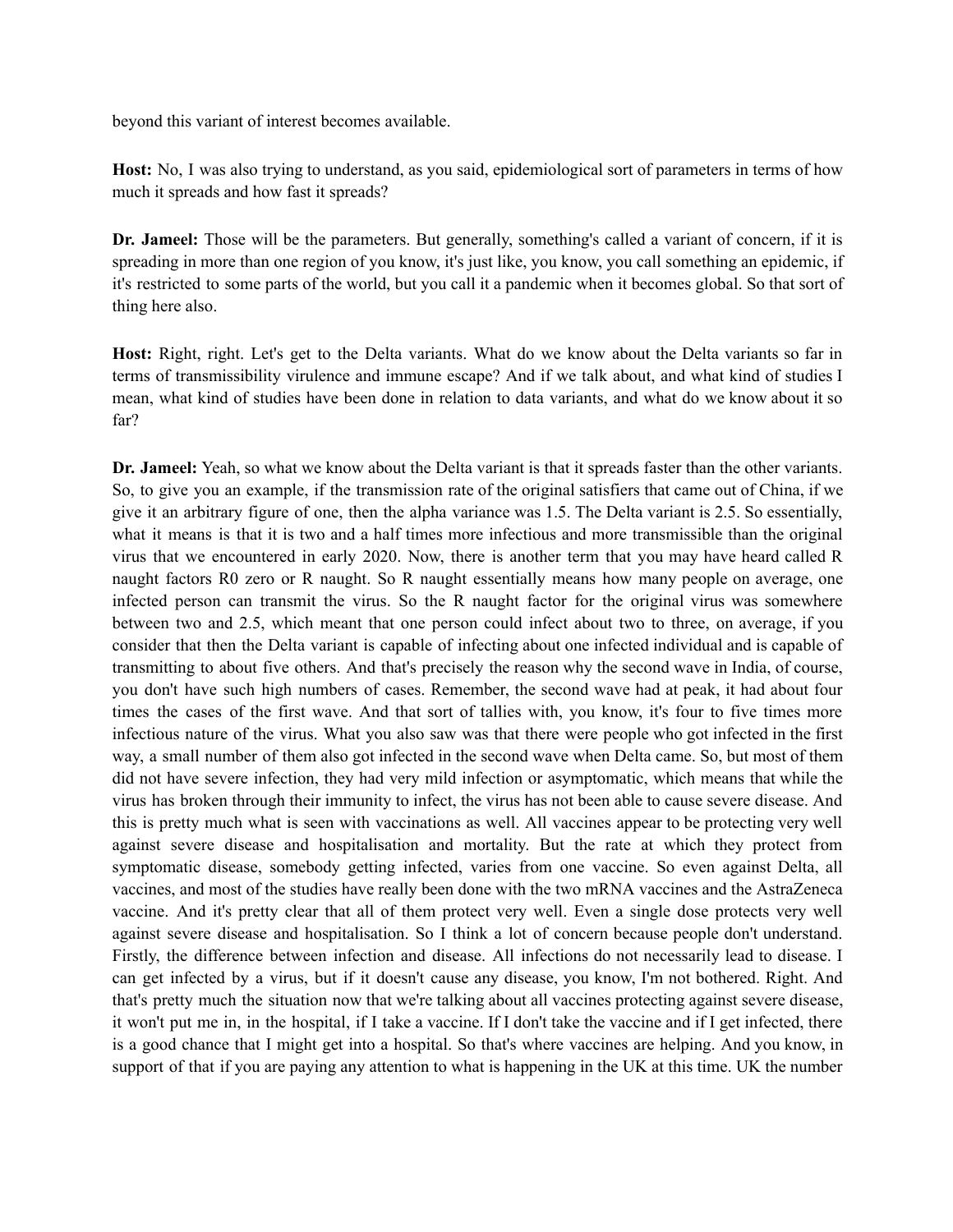of daily cases are the same today as they were in their second wave. So the UK is pulling about 30,000 cases a day. But they're still opening up. Why aren't they opening up because now they have data that the rate of hospitalisation has fallen drastically. And the rate of mortality has fallen even more drastically. And why has that happened because at least 60% people in the UK have at least one dose of the vaccine. So that again, tells you how powerful vaccines are in preventing serious disease. So I think we should not worry too much about infection, we should really be worried about serious disease. And it is very clear the vaccines are protecting. So let's not worry about this variant or that variant at this point. All vaccines are protecting against severe disease from all variants. So let's get vaccinated. And let's continue to wear masks, because that is very, very important. Even after your vaccine.

**Host:** I think it's also the goalposts which shifted. The vaccine manufacturers were talking more about symptomatic disease. And now we are talking much more about severe disease.

**Dr. Jameel:** Goal posts have shifted, because when clinical trials were done, we did not have these variants.

**Host:** So, so can you describe the Delta plus variant? And what do we know about it so far? I also wanted to know if you had any comment about the nomenclature because you know, I also feel that because there is a plus that you know, people worry about it more.

**Dr. Jameel:** Yeah. So Delta plus is really not the nomenclature, which has been officially given. Delta plus is something that people have invented. It's nomenclature is AY.1 or AY.2. There are two viruses, virus lineages like the, you know, when it becomes a variant of interest or a variant of concern, then it is given a Greek name. At this point, it is neither a variant of interest nor a variant of concern. So that is why there's no Greek name to it. No, the Indian government actually called it a variant of concern. And the logic that is used here was that it is one mutation that has occurred in a variant of concern. So since the background itself is a very tough concern, I'll call it a variant of concern. That was the logic. But if you slightly go by what you call a variant of concern, based on its spread in the population and its ability to escape immune responses, then it is not a variant of concern or even a variant of interest in this. But you know, those are artificial nomenclature. Well, so what you know what this Delta plus is that the Delta variant has acquired another mutation in the spike protein. Now, if it was just any other mutation, we wouldn't really care. But this particular mutation was also seen in the Beta variant. And the Beta variant is able to evade pre existing immunity the best of all the meetings. So the concern really, is that do we have a mutation in the Delta background? Remember, delta is more infectious. So do we have a mutation in a more infectious variant that also makes that variant escape immunity much better. So that's a concern. Fortunately, at this time, we don't see much spread of the delta plus in the world. There are about 310 320 sequences known from the world, which is less than 0.5% of sequences of the virus. In India, in the public database, we only have about 18 sequences. But newspaper reports suggest that there are about 50 sequences from India. So 50 sequences out of about 45,000 sequences that have been done is about 0.1%. So it is not really spreading at the rate at which Delta spread. So we keep an eye on it. We sequence more from regions where, you know, this variant was found initially and tracking spread. So the tracking should be done. But at this point, it's not really a matter of concern, either for us or for global.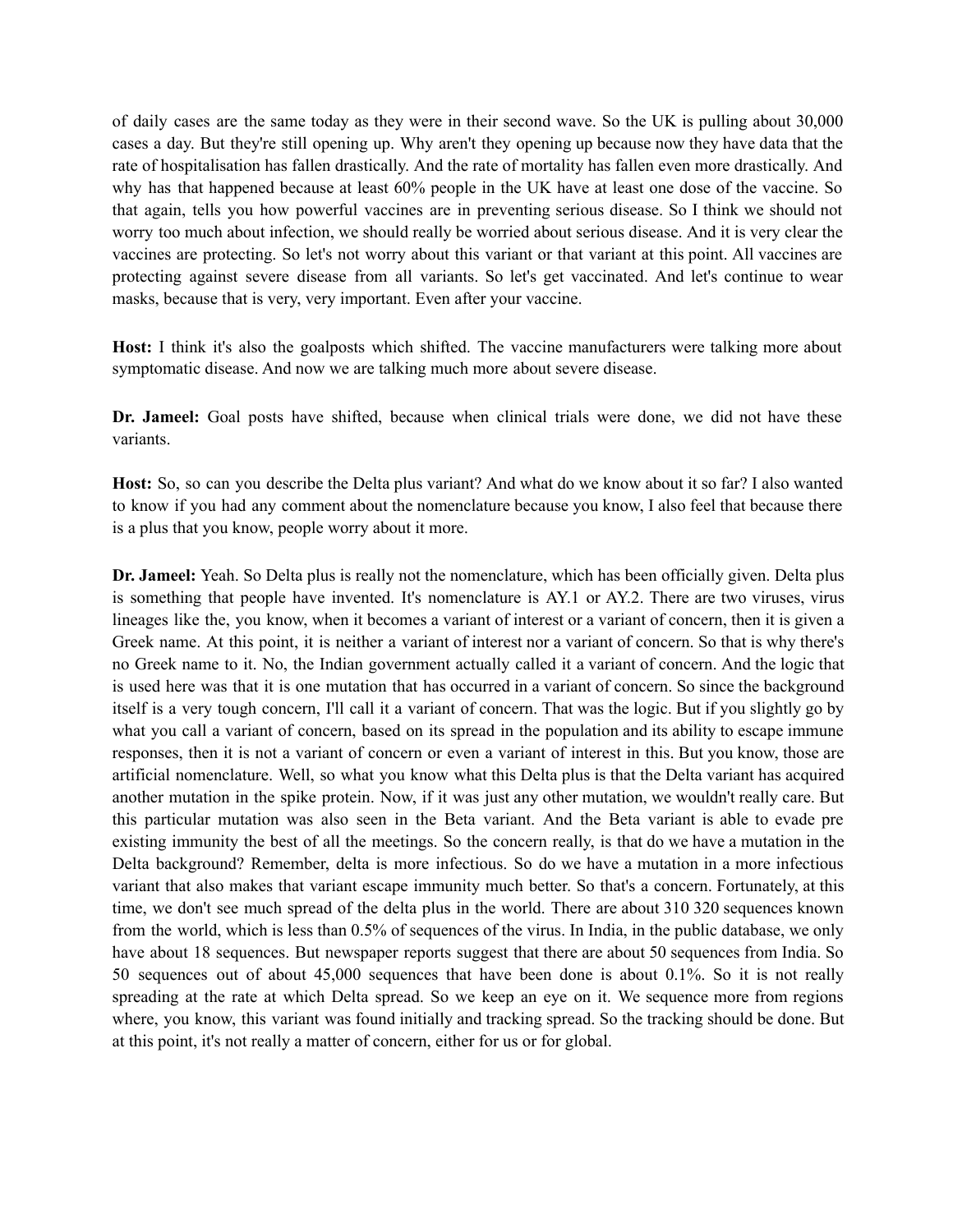**Host:** Our also now there is so much increased reporting on it, in Maharashtra, particularly, you know, some local governments are paying very close attention to it. To the extent that reporters know exactly who is this person infected with various I mean, this particular delta plus variant, you know, stuff like that. So, probably, it's the first time where, you know, we are following the government, small government bodies are following paying attention to a variant? And you know, there is, there is no cause, I mean, you know, there is attention paid to quarantine micro containment. So, what do you think of these measures? Like, is it? Is it something? I mean, it's definitely plus than what they usually do.

**Dr. Jameel:** No, no, definitely. I mean, those are the ways to contain the spread. But what it not it should not lead to, is targeting people and the stigma that comes with it. That, you know, if you start writing on people's doors, whether they are delta plus, you know, that's not the right thing to do. So we have to be careful about targeting individuals about the stigma that goes with it. Because the moment you start doing that, people will not report cases. And that's, that's worse. If things simmer, you know, under the radar, and we don't know about it. So, yeah.

**Host:** Do you think that like a flu vaccine, we may need these booster shots that people are talking about now?

**Dr. Jameel:** Well, at this point, I don't think there is enough data to suggest that we will need this and you know, people are confusing a flu virus with the Coronavirus. They are very different viruses. The rate at which these families of viruses change is very different. You know, the flu virus is also an RNA virus, but it has eight different segments of RNA that make up its genome, whereas the Coronavirus has a single long chain of RNA. Why is that important? It is important because when two flu strains infect the same person, they can exchange RNA segments very easily, which is called the process called reassortment. Reassortment never happens in the Coronavirus because there's only one segment it can't exchange with something. So that's a very fundamental difference between the two viruses and that is one reason why you know these new flu viruses emerge every year. This Coronavirus is there to stay with us for a while. So I really don't think there's enough data at this point to say whether we will need booster shots and if we will need booster shots. Will we need those in six months or one year or two years? We don't really have enough data. So let's keep tracking, let's keep understanding the virus but also keep our systems ready. In case booster shots are required. We should be ready.

**Host:** Just to understand when you say the RNA is eight strands it means that it can mutate much faster than say even a Coronavirus is what you're trying

**Dr. Jameel:** Flu virus actually mutates much faster than a Coronavirus and There's a biological reason for it as well. The Coronavirus genome, the genetic material, is one of the largest of any RNA viruses. And because there is enough space on the genome, coronaviruses make a protein that can correct some of the mutations, the errors that are made during its multiplication. So, you know, it's like having a word processor with the correction function and with the non correction function, and if, if you're writing on the former, you will make less error simply because you can go back and correct your errors. And on the other, you know, whatever errors you make will remain there. So that's a very basic difference also